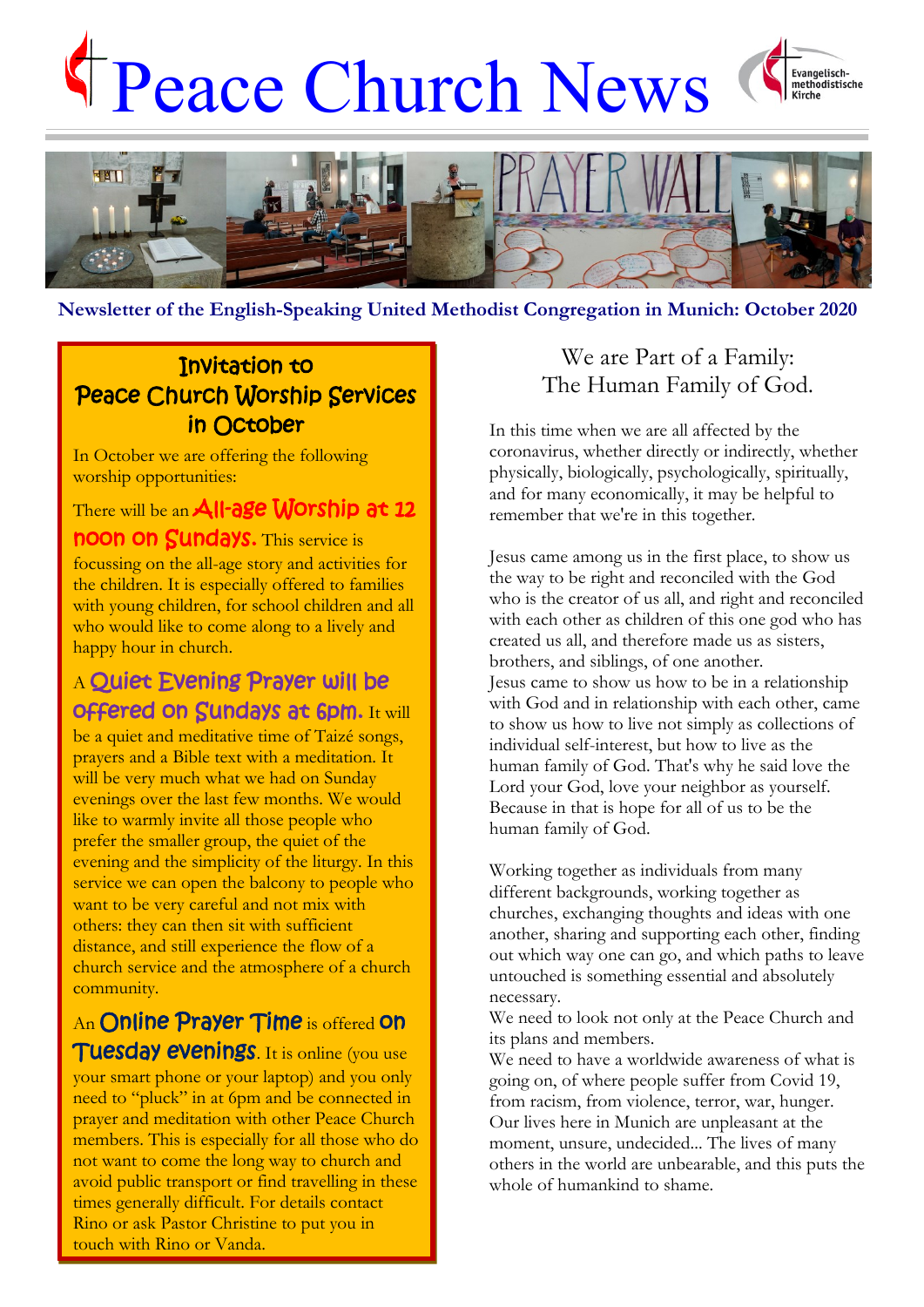

We are all part of a big family. Bigger than our biological families, bigger than our immediate families, bigger than our congregations, bigger than our denominations, bigger than our cities, our states, our nation. We are part of the human family of God. Jesus came to show us that his way of love is the way of life. It's God's human family. We are in a time when remembering that may be important for all of us. We are in this together. What affects some directly affects all indirectly. We are part of a family. The human family of God.

The head of the World Health Organization, said this, and I quote, "We have seen this coming for years. Now is the time to act. This is not a drill. This epidemic can be pushed back, but only with collective, coordinated, and comprehensive approach by us all."

It takes us all. We are family.

And then one of the spokespersons for the European Union, speaking to the member states said this, and I paraphrase: We must share our resources and our information, which means scientific knowledge, medicines, vaccines etc. It is not the possession of any one nation.

In each of those calls, and in the calls of many knowledgeable people, we have heard again and again, that we are in this together, we can walk through this together, and we will find our way in our life together.

So, look out for your neighbours, look out for each other. Look out for yourselves. Listen to those who have knowledge that can help to guide us medically and help to guide us socially. Do everything that we can to do this together, to respond to each other's needs and to respond to our own needs. God loves you. God blesses you. God holds us all in tender hands of love.

With love and prayers for you all, Pastor Christine

## Practical Things for Church Life in Corona Times

#### **It's time for experiments!**

**We have to reshape our church life and invent worship services new.** We must be open to trying out, we must be willing to make mistakes & let others make mistakes. In all this we are invited to see how manifold our ideas & talents are.

**So, when we meet for worship, we must be prepared to many things that will have changed and will surprise us.**

#### **With the Covid-19 regulations…**

We are allowed 50 places in the Philippuskirche building. They are signed with a cross. Where there is no cross one must not sit! Families must sit together, couples, households too. Two households are allowed to be in touch with each other. We think we can seat about 80 to 100 people, supposing that families sit together using one place signed with a cross.



- When entering the church everybody must pass by a table with disinfectant spray for the hands. You must wear masks when you enter and leave the church, and when you move around in the room or sing. When you are seated quietly in the pew, you can take your mask off. At every service we have to keep a list with the participants' names and telephone numbers.
- Singing is allowed but we must wear our masks.
- Everybody has to keep a distance of 1.5 metres around themselves. If possible, no physical contact. (Exceptions are families).
- We have to use one door as an entrance and one as the exit. We will from now on enter the church through the door on the side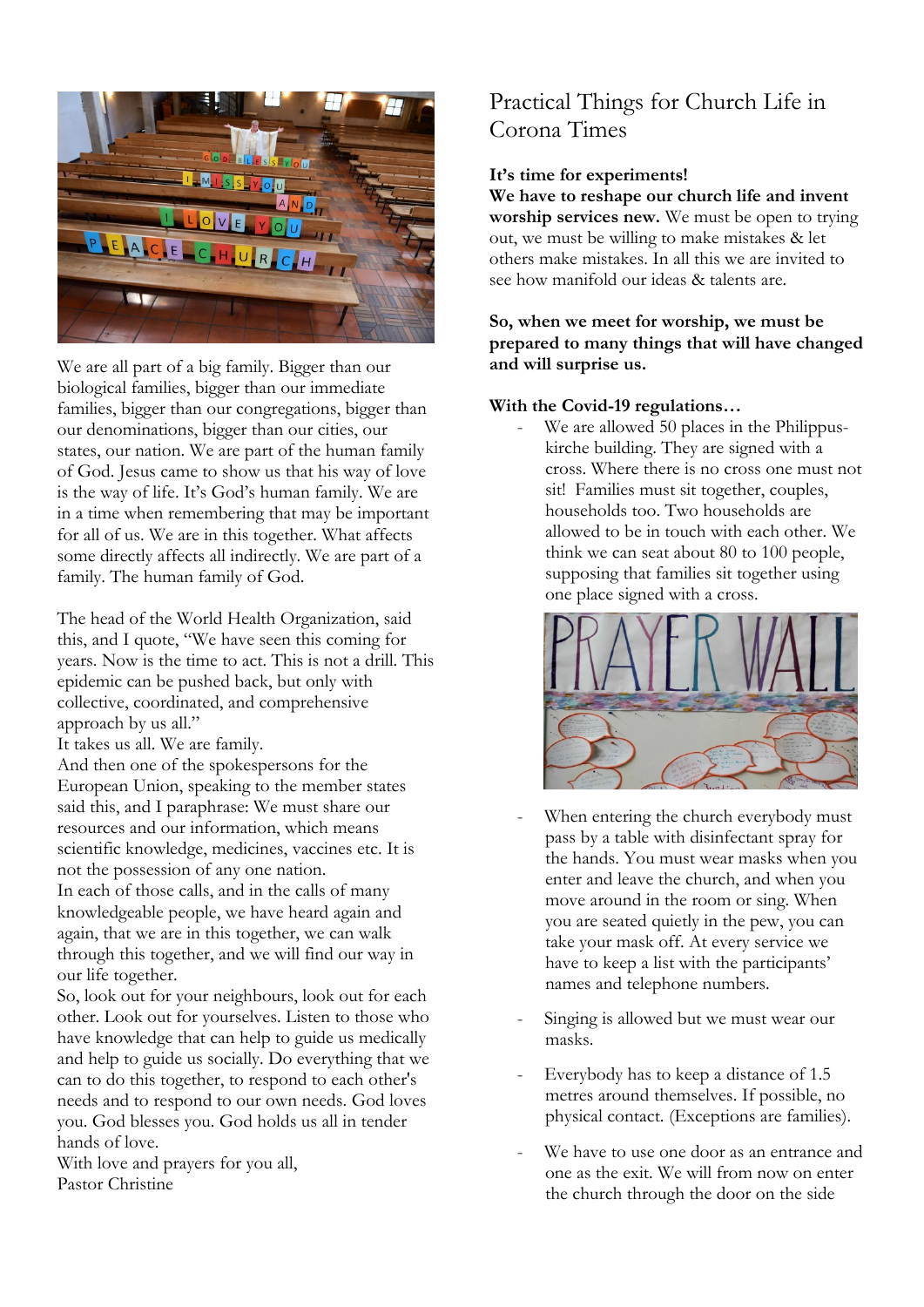near the church parking place. And we will leave the church through the door which we have always used for coming in. It makes walking out easier and gives us the opportunity to spend time in the yard or on the place in front of the church once we have left it. It is nicer to exit into a yard and not onto a street.

- We are not allowed to use hymnals or instruments.
- If you are invited to an activity, stick strictly to the rules the worship leaders tell you.
- Services will be shorter than before the Corona crisis.
- We will try to find a solution for a simple church coffee outside the church.
- After the blessing and while the postlude is played people must begin leaving the church, one after the other.

We all need to be responsible for ourselves, make sure we feel comfortable and safe with what we do, and we need to take care of ourselves and others. We love each other and respect each other's decisions.

## Did You Know That…



Kat Wagner and Christian Schreiber got married in Scargill House in North Yorkshire on 19 September? We are so glad that they found a way of having a wedding ceremony in spite of the Corona restrictions. We are happy and grateful to

have both of them in our congregation. We wish them showers of blessings for their life together.

It is a beautiful idea to meet in the park near Peace Church? Some young moms with babies and toddlers, and some families have already done that. It helps against the isolation that comes for so many of us with the Corona rules. It gives some normality

back to children who are not used to meeting people outside their immediate family anymore.



The Sunday evening services are a blessing to so many of us? They were meant to be a kind of compromise solution, and now they have become a much loved project to a group of mainly young adults. A big thank you goes to Rahel who organised the worship schedule in the beginning, and to people who were in the pulpit

for the first time, or who lead worship for the first time, and of course, to some new and inspiring musicians. Even when we go back to the Sunday noon services, we should not stop the evenings. This encouraging and innovative service must continue.

After a long break due to Corona, the Council on Ministries met again on 9 September? We reflected on what Corona had done to us as individuals but also as a community. And we were trying to make a few careful plans for something more resembling our church life.

The Homework Club will meet again? Some of our Homework Club students have successfully passed exams this summer. Irene and Merle will start at university. So will Eve and Sabrina. Erica finished Realschule and is now attending the FOS (Fachoberschule). Ioris and Lily are now in their last year before the Abitur exam. Fred will finish Realschule in summer 2021. The Homework Club is now only open to young people from class 5 on. Since we cannot serve food as we did in the past, Cathy Williams has offered to deliver lunch bags for every pupil and teacher. It is exciting to try out new ways of teaching and supporting the school kids.



The Council on Ministries discussed having an African-style Harvest Festival? We will be able to let 100 people into the church and have a short

worship service with a Bible story and dancing and praying. We must observe the distance of 1,5m though. The African Choir could sing from the